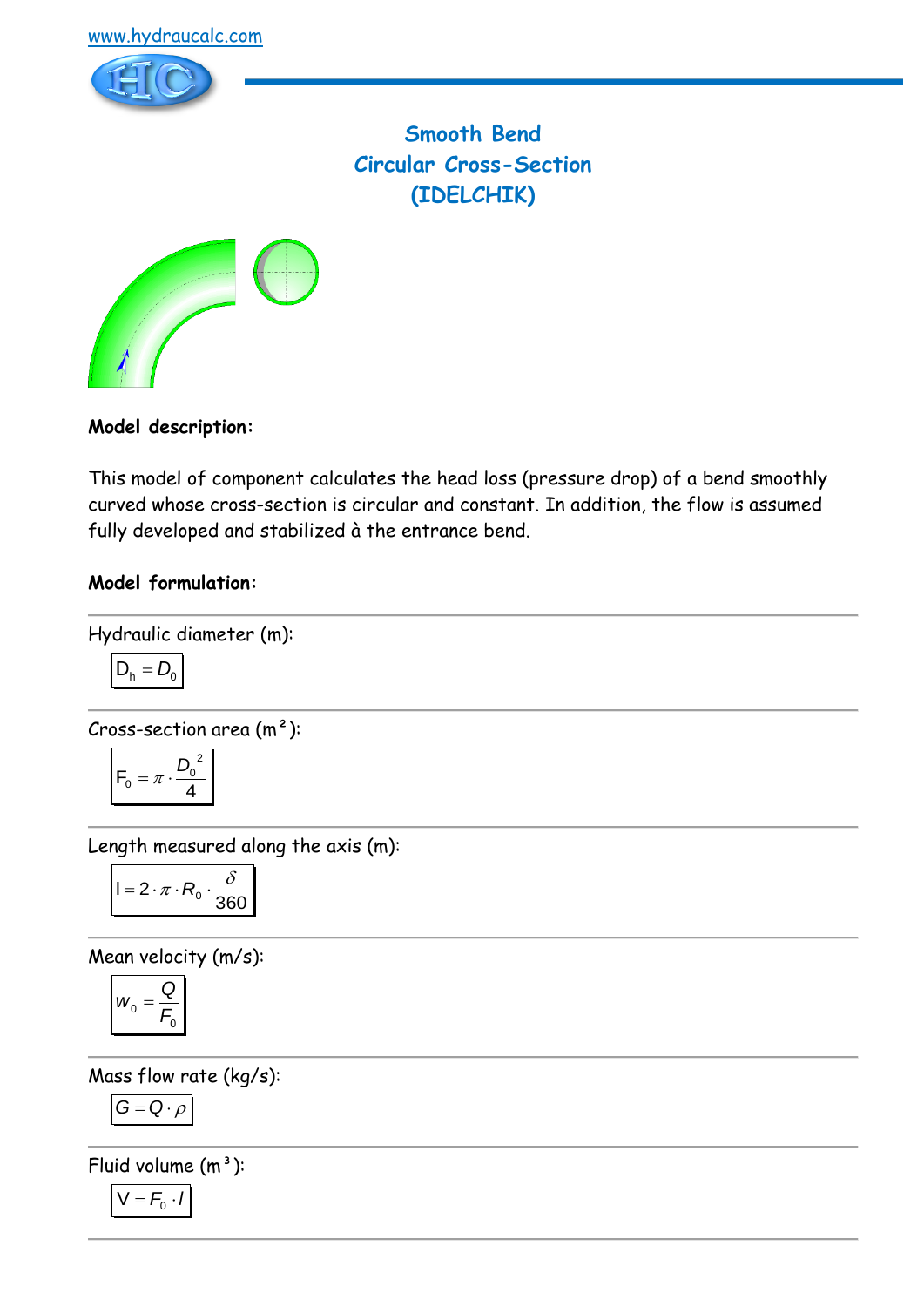Fluid mass (kg):

$$
M = V \cdot \rho
$$

Reynolds number:

$$
\mathsf{Re} = \frac{w_0 \cdot D_h}{v}
$$

Relative roughness:

$$
\overline{\Delta} = \frac{\Delta}{D_0}
$$

Gase of relative radius of curvature lower than  $3 (R_0/D_0 < 3)$  ([1] diagram 6.1)

Coefficient of effect of the roughness:

$$
K_{\Delta} = f\left(\frac{R_0}{D_0}, \text{Re}, \overline{\Delta}\right)
$$

([1] diagram 6.1)

 $\bullet$  0.50  $\leq$  R<sub>0</sub>/D<sub>0</sub>  $\leq$  0.55

|             | Re                |                                              |  |
|-------------|-------------------|----------------------------------------------|--|
|             | $3.10^3 - 4.10^4$ | > 4.10 <sup>4</sup>                          |  |
|             | 1.0               | 1.0                                          |  |
| $0 - 0.001$ | 1.0               | $1 + 0.5 \cdot 10^3 \cdot \overline{\Delta}$ |  |
| > 0.001     | 1.0               | 1.5                                          |  |

 $R_0/D_0 > 0.55$ 

|             |                               | Re                                      |                                    |
|-------------|-------------------------------|-----------------------------------------|------------------------------------|
|             | $3 \cdot 10^3 - 4 \cdot 10^4$ | $> 4.10^4 - 2.10^5$                     | $> 2.10^5$                         |
|             | 1.0                           | 1.0                                     | 1.0                                |
| $0 - 0.001$ | 1.0                           | $\lambda_{\Delta}$ / $\lambda_{\rm sm}$ | $1 + 10^3 \cdot \overline{\Delta}$ |
| > 0.001     | 1.0                           | 2.0                                     | 2.0                                |

with:

 $\lambda_{sm}$ : Darcy friction factor for hydraulically smooth pipe ( $\overline{\Delta}$  = 0) at Re  $\lambda_{\Delta}$ : Darcy friction factor for rough pipe ( $\overline{\Delta} = \Delta/D_h$ ) at Re

Coefficient of effect of the Reynolds number (Re  $\geq 10^4$ ):

$$
k_{\text{Re}} = f\left(\text{Re}, \frac{R_{\text{o}}}{D_{h}}\right)
$$

([1] diagram 6.1)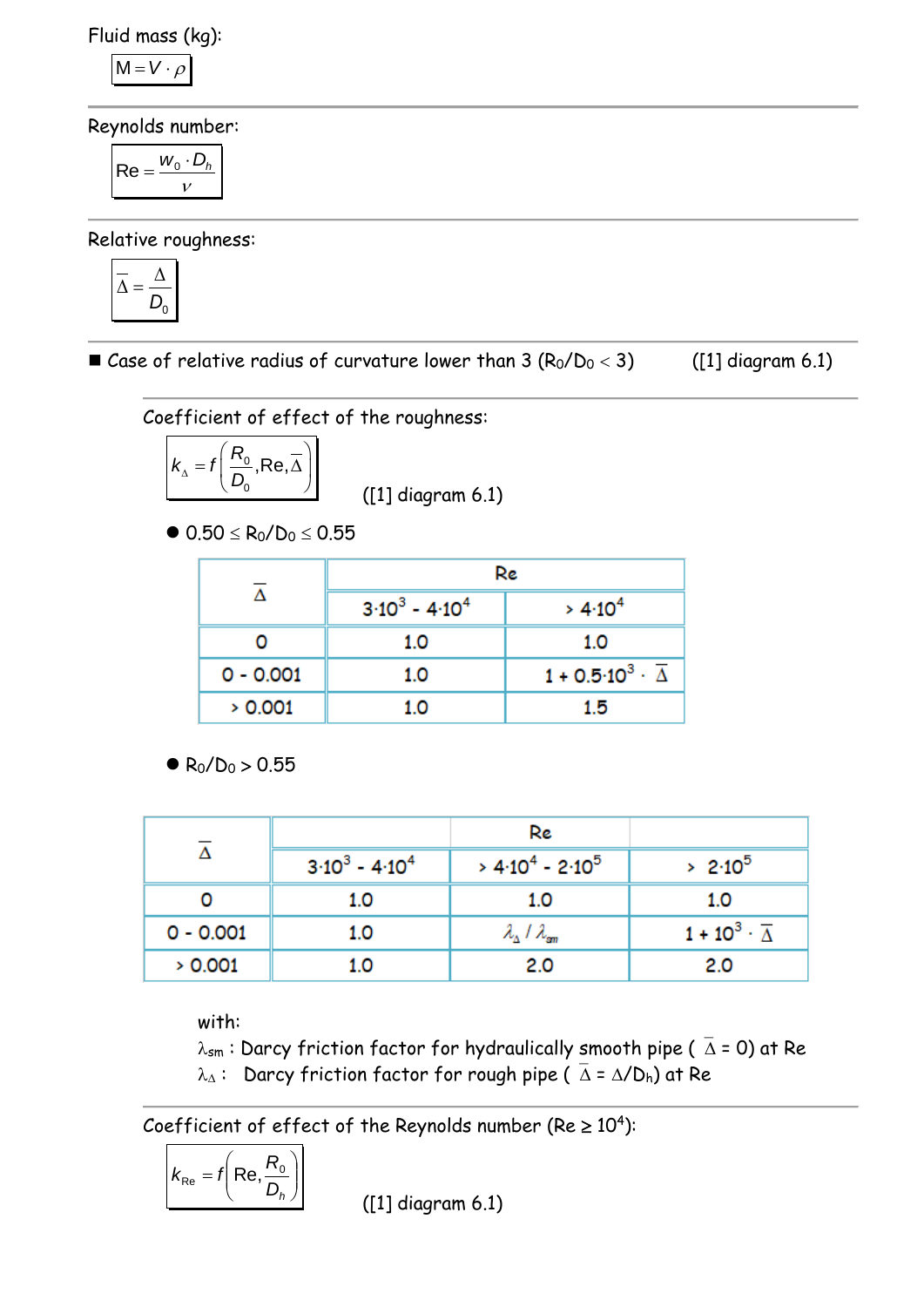





Coefficient of effect of the relative curvature radius:



 $0.5 \le R_0/D_0 \le 1.5$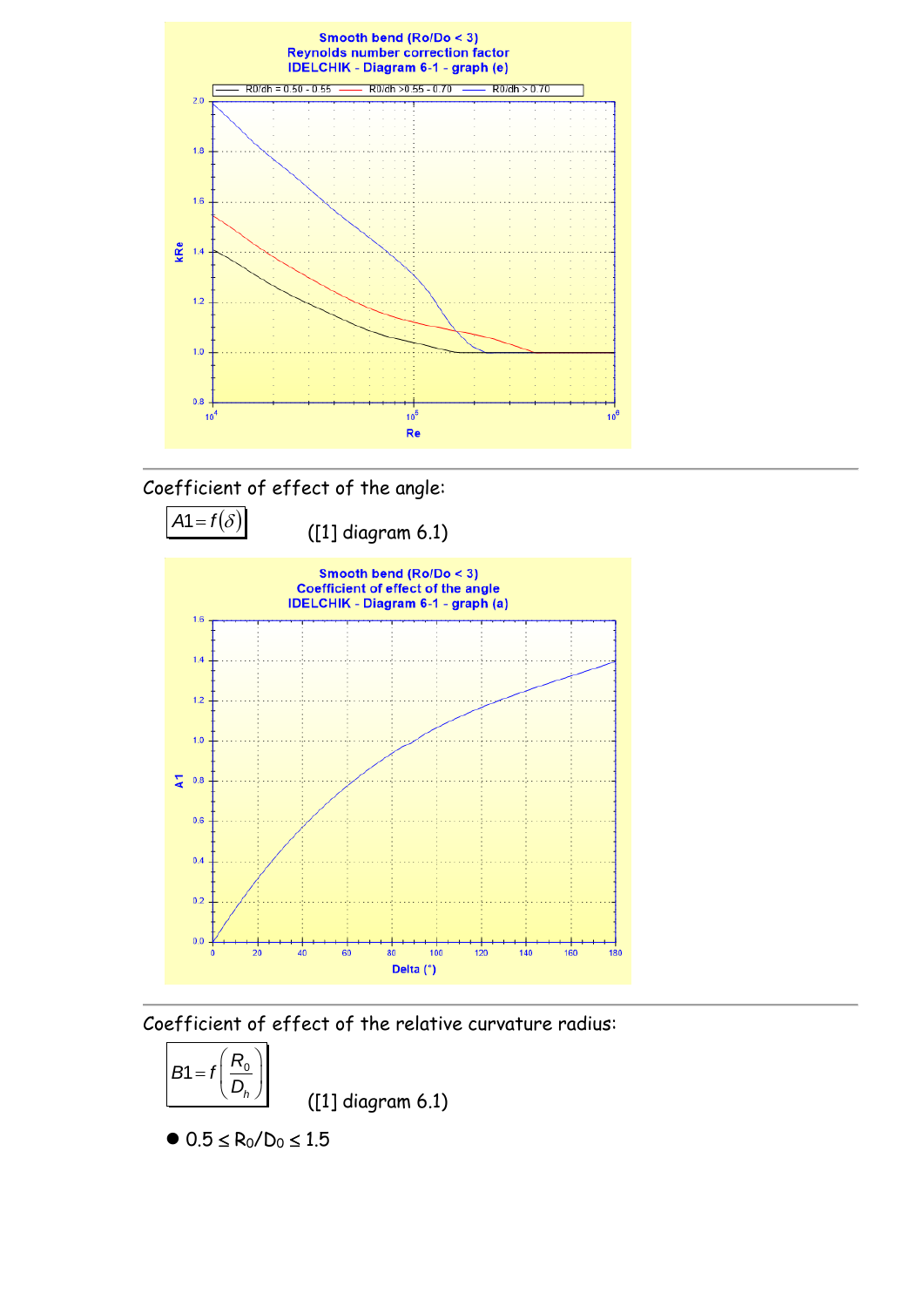





Coefficient of effect of the relative elongation of the cross section:

$$
CI = 1
$$

([1] diagram 6.1)

Coefficient of local resistance:

 $\zeta_{loc} = A1 \cdot B1 \cdot C1$ 

([1] diagram 6.1)

Darcy friction factor:

$$
\lambda = f\left(\text{Re}, \frac{\Delta}{D_h}\right)
$$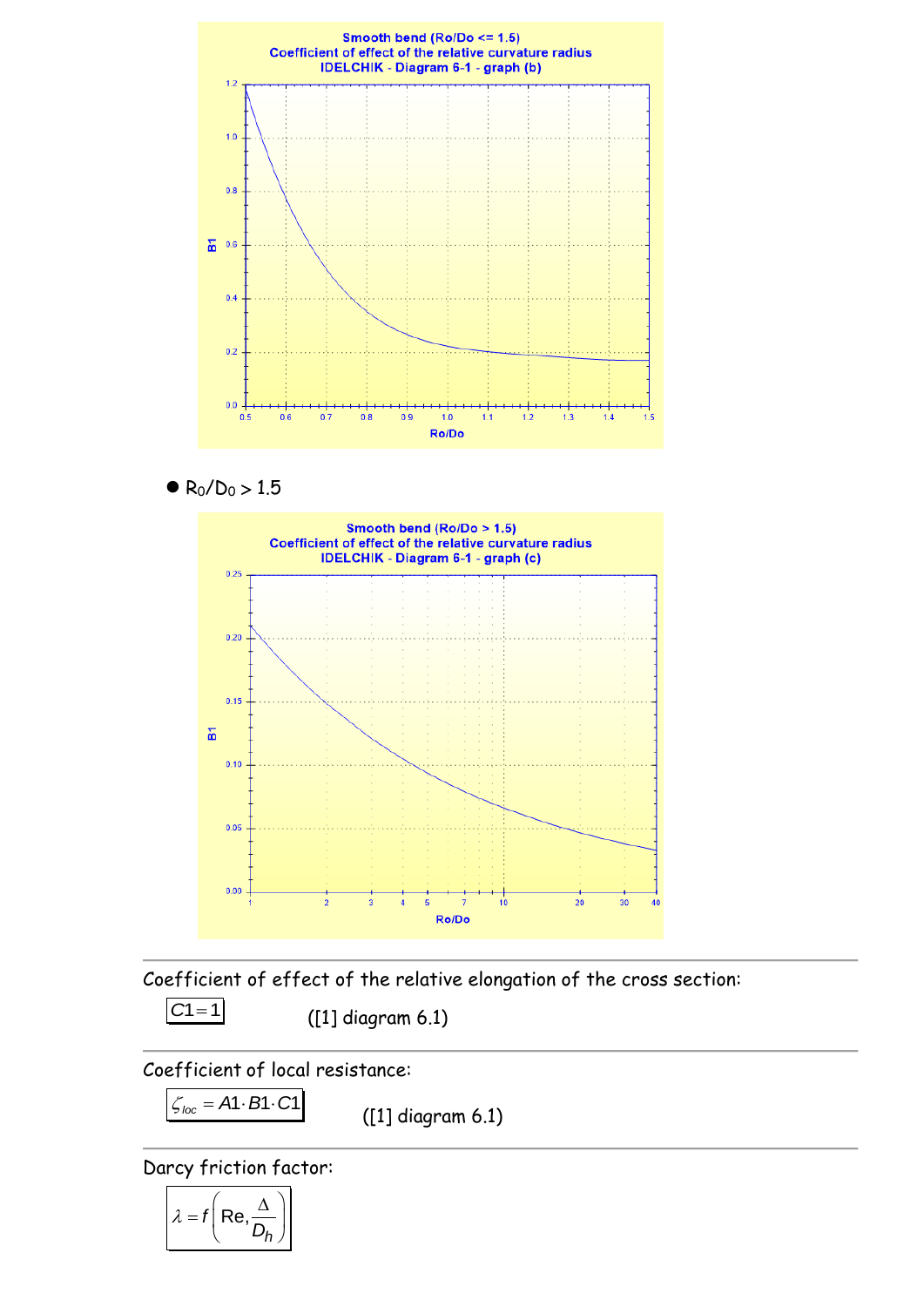

Pressure loss friction factor:

 $\zeta_{tr} = 0.0175 \cdot \delta \cdot \lambda \cdot \frac{R_0}{R}$ *h D*

([1] diagram 6.1)

Reynolds number correction factor that depends on the relative curvature radius:

 $(R_{0}$  $= f\left(\frac{R_0}{D_0}\right)$  $A2 = t$ 

([1] diagram 6.1)

|                                      | $R_0/D_0$ 0.50 - 0.55 $>0.55$ - 0.70 $>0.70$ - 1.0 $>1.0$ - 2.0 $>2.0$ |                                   |     |
|--------------------------------------|------------------------------------------------------------------------|-----------------------------------|-----|
| $ $ A2 $\times$ 10 <sup>-3</sup> 4.0 |                                                                        | 6.0 $\vert$ 4.0 - 2.0 $\vert$ 1.0 | 0.6 |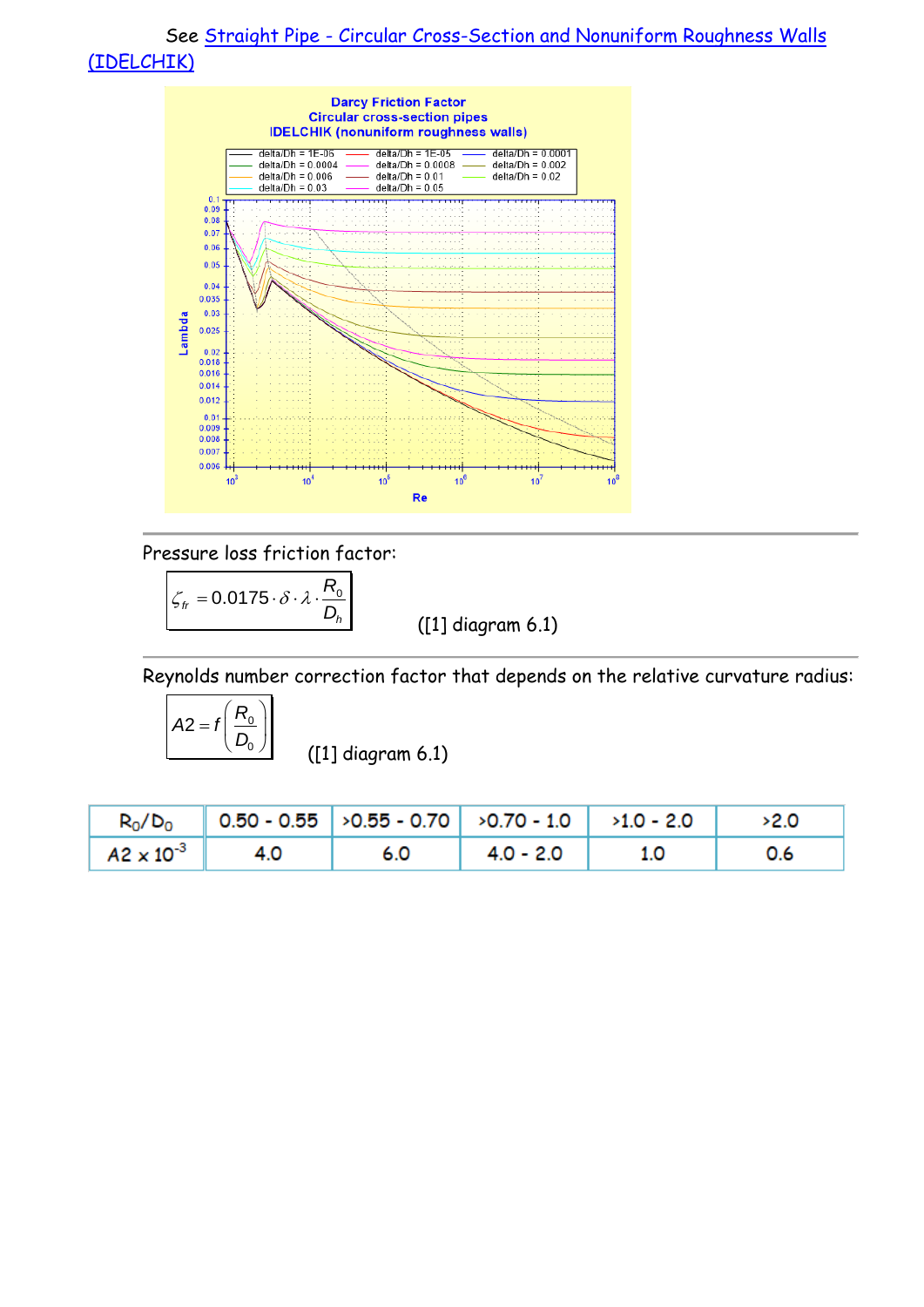

Total pressure loss coefficient:

 $\bullet$  Re  $\geq 10^4$ 

$$
\boxed{\zeta = k_{\text{A}} \cdot k_{\text{Re}} \cdot \zeta_{\text{loc}} + \zeta_{\text{fr}}}
$$
 (11 diagram 6.1)

 $\bullet$  3.10<sup>3</sup> < Re < 10<sup>4</sup>

$$
\zeta = \frac{A2}{\text{Re}} + \zeta_{\text{loc}} + \zeta_{\text{fr}}
$$
 (11 diagram 6.1)

Straight length of equivalent pressure loss (m):

$$
L_{eq} = \zeta \cdot \frac{D_0}{\lambda}
$$

Gase of relative radius of curvature greater than or equal to 3  $(R_0/D_0 \ge 3)$  ([1] diagram 6.2)

Friction factor smooth wall:

$$
\lambda_{el} = f\left(\text{Re}, \frac{R_0}{D_0}\right)
$$
 [1] dia

(1) agram 6.2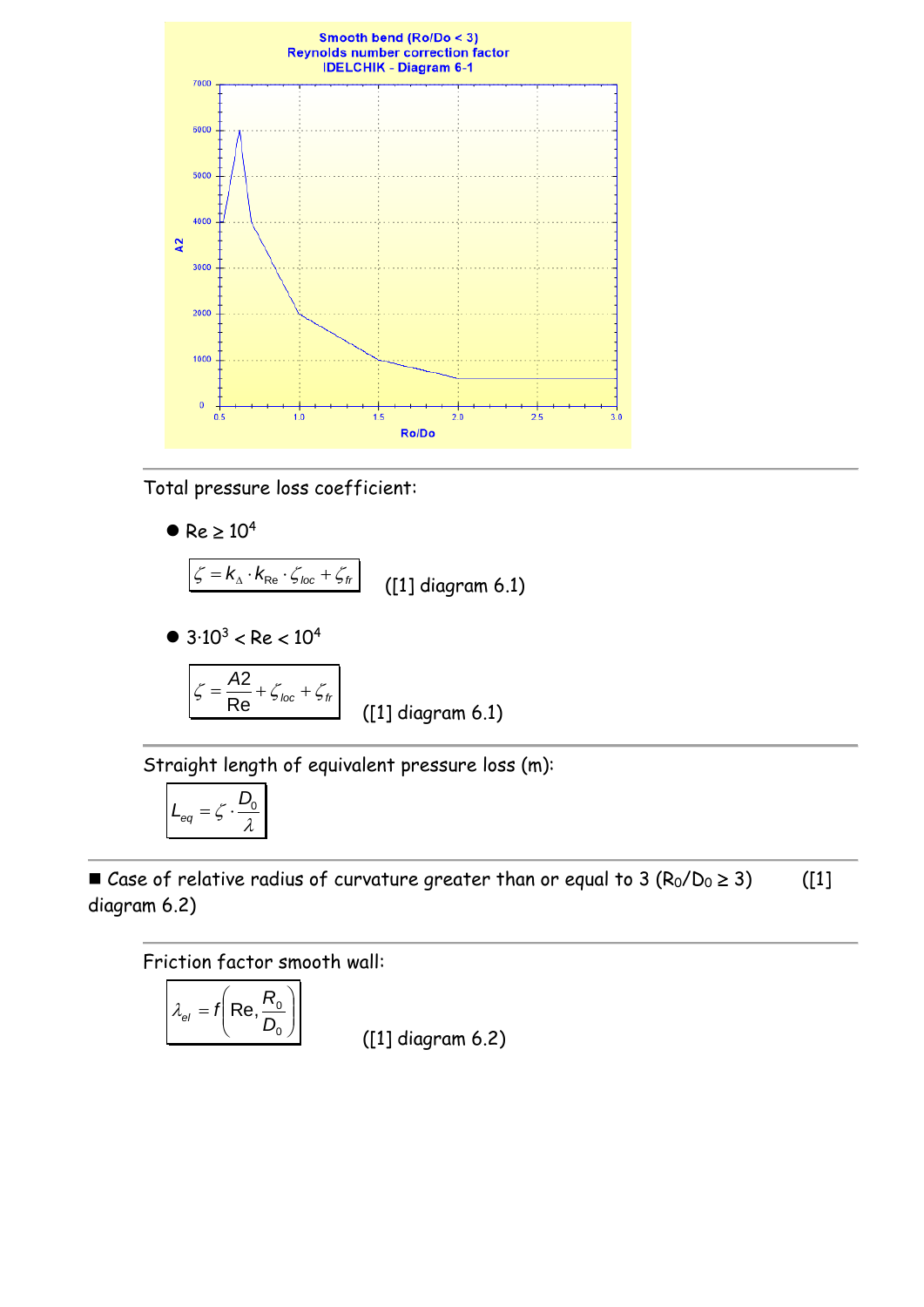

Roughness correction factor:

$$
C_f = \frac{\lambda_r}{\lambda_s}
$$
 ([2] equation 9.3)

with:

 $\lambda_r$ : Darcy friction factor for rough pipe ( $\bar{\Delta} = \Delta/D_h$ ) at Re

 $\lambda_s$ : Darcy friction factor for hydraulically smooth pipe ( $\bar{\Delta}$  = 0) at Re

Pressure loss coefficient:

$$
\boxed{\zeta = 0.0175 \cdot \delta \cdot \lambda_{el} \cdot C_f \cdot \frac{R_0}{D_h}}
$$

([1] diagram 6.2 & [2] equation 9.3)

Straight length of equivalent pressure loss (m):

$$
L_{eq} = \zeta \cdot \frac{D_0}{\lambda_{el}}
$$

Total pressure loss (Pa):

$$
\Delta P = \zeta \cdot \frac{\rho \cdot W_0^2}{2}
$$

([1] diagram 6.1 – 6.2)

Total head loss of fluid (m):

$$
\Delta H = \zeta \cdot \frac{w_0^2}{2 \cdot g}
$$

Hydraulic power loss (W):  $Wh = \Delta P \cdot Q$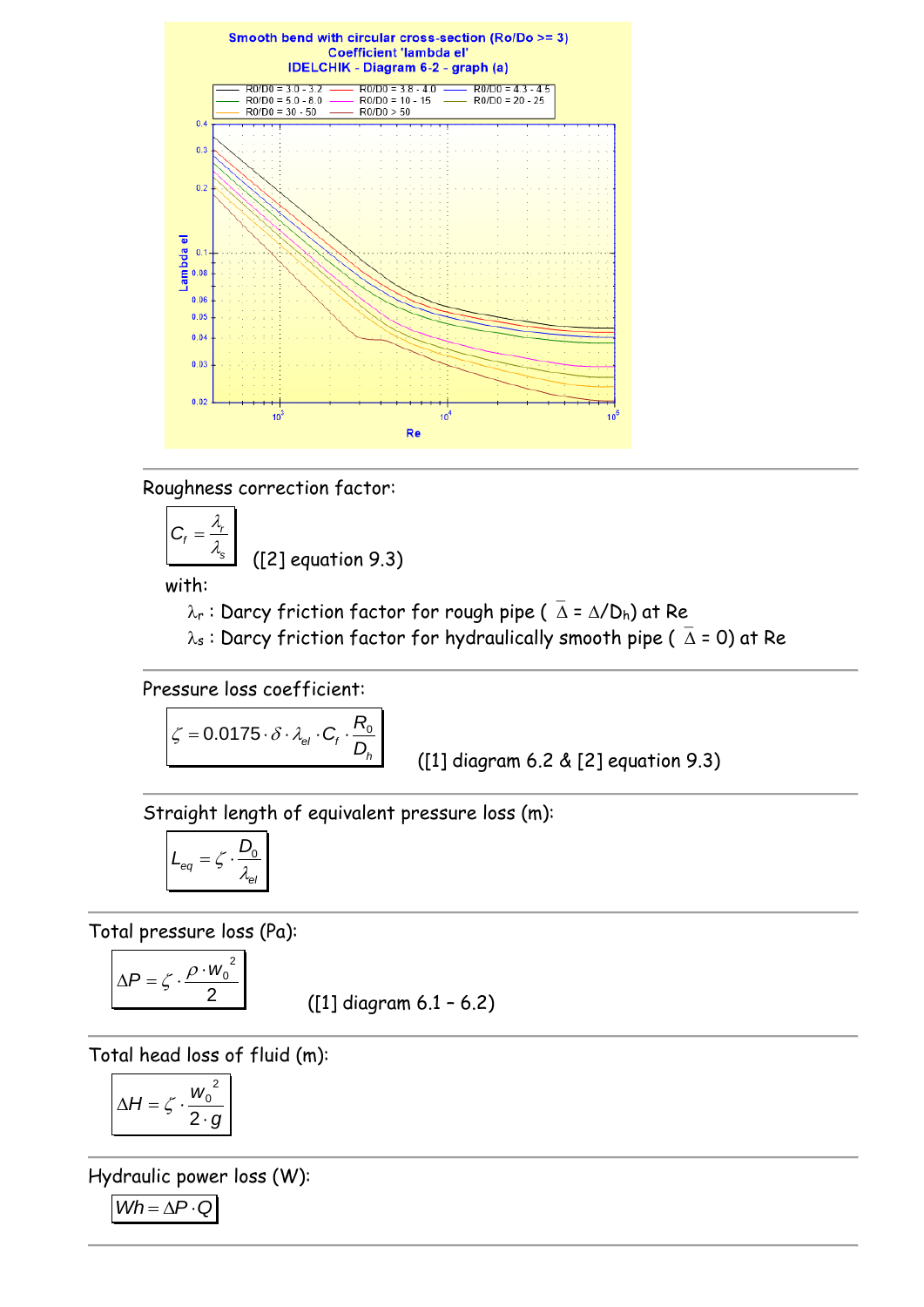# **Symbols, Definitions, SI Units:**

| Dh                   | Bend hydraulic diameter (m)                                                               |
|----------------------|-------------------------------------------------------------------------------------------|
| D <sub>0</sub>       | Bend internal diameter (m)                                                                |
| F <sub>o</sub>       | Cross-sectional area $(m2)$                                                               |
|                      | Length measured along the axis (m)                                                        |
| $R_0$                | Radius of curvature (m)                                                                   |
| $\delta$             | Curvature angle (°)                                                                       |
| Q                    | Volume flow rate $(m^3/s)$                                                                |
| Wo                   | Mean velocity (m/s)                                                                       |
| G                    | Mass flow rate (kg/s)                                                                     |
| V                    | Fluid volume $(m^3)$                                                                      |
| M                    | Fluid mass (kg)                                                                           |
| Re                   | Reynolds number ()                                                                        |
| Δ                    | Absolute roughness of walls (m)                                                           |
| $\overline{\Lambda}$ | Relative roughness of walls ()                                                            |
| $\mathsf{k}_\Delta$  | Coefficient that allows for the effect of the roughness                                   |
| k <sub>Re</sub>      | Coefficient that allows for the effect of the Reynolds number                             |
| A1                   | Coefficient that allows for the effect of the angle                                       |
| B <sub>1</sub>       | Coefficient that allows for the effect of the relative curvature radius                   |
| C1                   | Coefficient that allows for the effect of the relative elongation of the<br>cross section |
| $\zeta$ loc          | Coefficient of local resistance ()                                                        |
| λ                    | Darcy friction coefficient ()                                                             |
| $\zeta$ fr           | Pressure loss friction factor ()                                                          |
| ζ                    | Total pressure loss coefficient (based on the mean velocity in the bend)                  |
|                      | $\left( \right)$                                                                          |
| Leg                  | Straight length of equivalent pressure loss (m)                                           |
| λel                  | Friction coefficient ()                                                                   |
| $C_{\mathrm{f}}$     | Roughness correction factor ()                                                            |
| $\Delta P$           | Total pressure loss (Pa)                                                                  |
| $\Delta H$           | Total head loss of fluid (m)                                                              |
| Wh                   | Hydraulic power loss (W)                                                                  |
| $\rho$               | Fluid density $(kq/m^3)$                                                                  |
| $\mathbf v$          | Fluid kinematic viscosity $(m^2/s)$                                                       |

g Gravitational acceleration (m/s²)

## **Validity range:**

- stabilized flow upstream bend
- length of the straight section downstream:  $\geq 10$  D<sub>0</sub>
- curvature angle: 0 to 180°
- **E** case of relative radius of curvature lower than  $3 (R_0/D_0 < 3)$ 
	- flow regime:  $Re \geq 3.10^3$
- **E** case of relative radius of curvature greater than or equal to 3 ( $R_0/D_0 \ge 3$ )